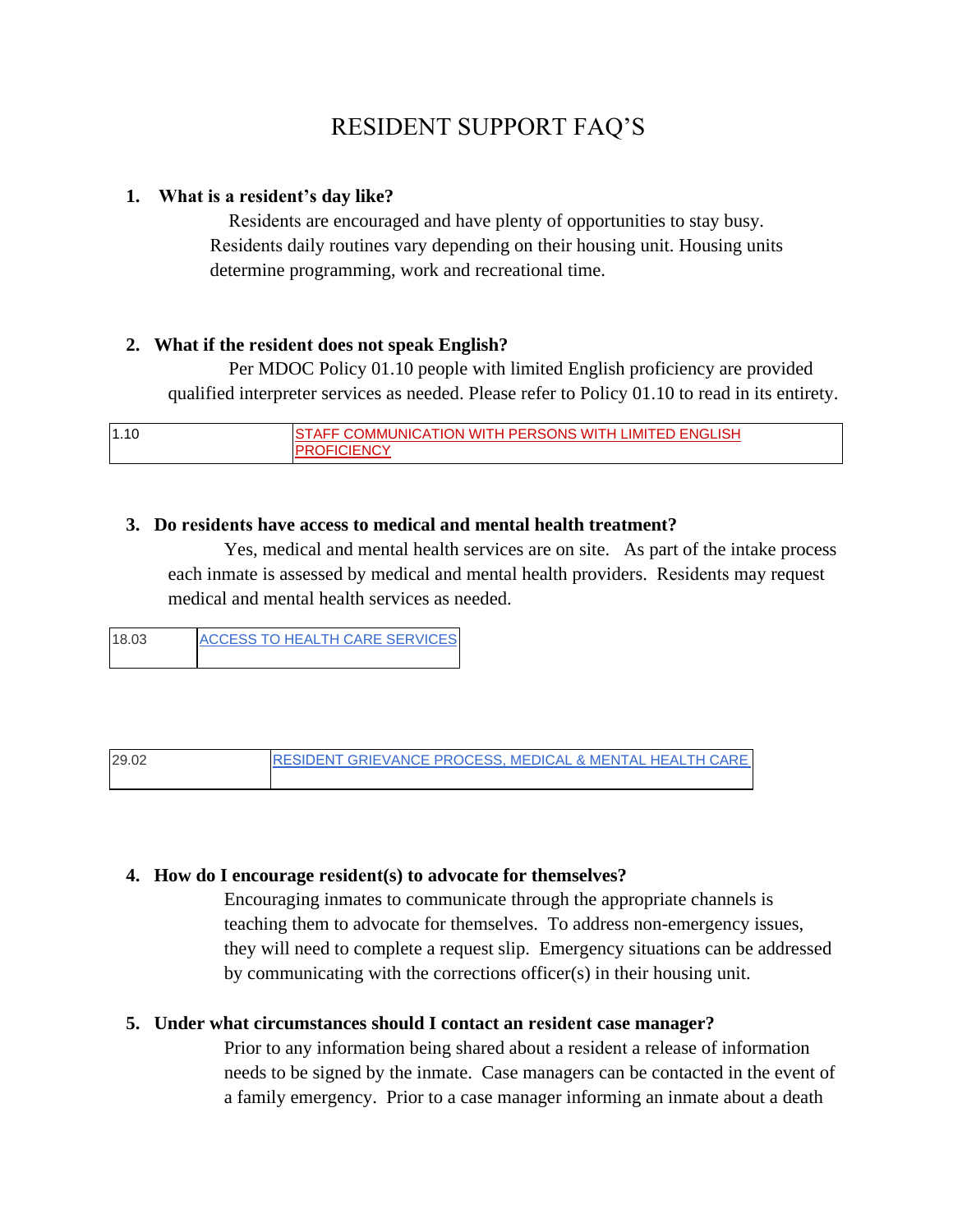in the family, staff will need to confirm the information with a professional source (funeral director, hospital or law enforcement).

## **6. What do I do if there is a no contact or Protection from Abuse (PFA) order in place and a resident contacts me via phone, mail, third party, etc.?**

If there is a court ordered no contact order, Protection from Abuse (PFA) in place or if you are being harassed by an inmate please contact the facility where they are located as well as local law enforcement.

## 6.03 [CONTACT WITH VICTIMS](http://www.maine.gov/tools/whatsnew/attach.php?id=683086&an=1)

## **7. What community resources are available to help support family members?**

The Maine Prisoner Re-Entry Network (MPRN) offers a support group across the state of Maine called Rose's Room. Rose's Room is a support group for anyone who has incarcerated family and friends.

Rose's Room is held in various locations across Maine. Contact a location below for more information:

**Auburn:** St. Michael's Church. 78 Pleasant St. 7:00-8:30pm/ 3rd Wednesday of every month (207) 330-1446

**Bangor:** Colombia Street Project. 51 Columbia St. 7:00-8:30pm/ 3rd Tuesday of every month (207) 330-1446

**Rockland:** First Universalist Church. 345 Broadway, 7:00-8:30pm/ 3rd Tuesday of every month (207) 542-1496

**Westbrook:** The Transformation Project. 907 Main Street. 7:00-8:30pm/ 3rd Tuesday of every month (207) 854-2226

**\*\*Please call if you need a ride. Someone will pick you up and bring you home.**

## 8. **How do I or my children have/create a healthy relationship with a resident while they are incarcerated?**

Creating and maintaining healthy relationships is important. Written communication is a cost effective and efficient way to establish and maintain relationships. Additionally, you can contact your primary care physician, counselor, school social worker or school guidance counselor to obtain information surrounding healthy relationships.

#### **9. Can I mail birthday/holiday cards?**